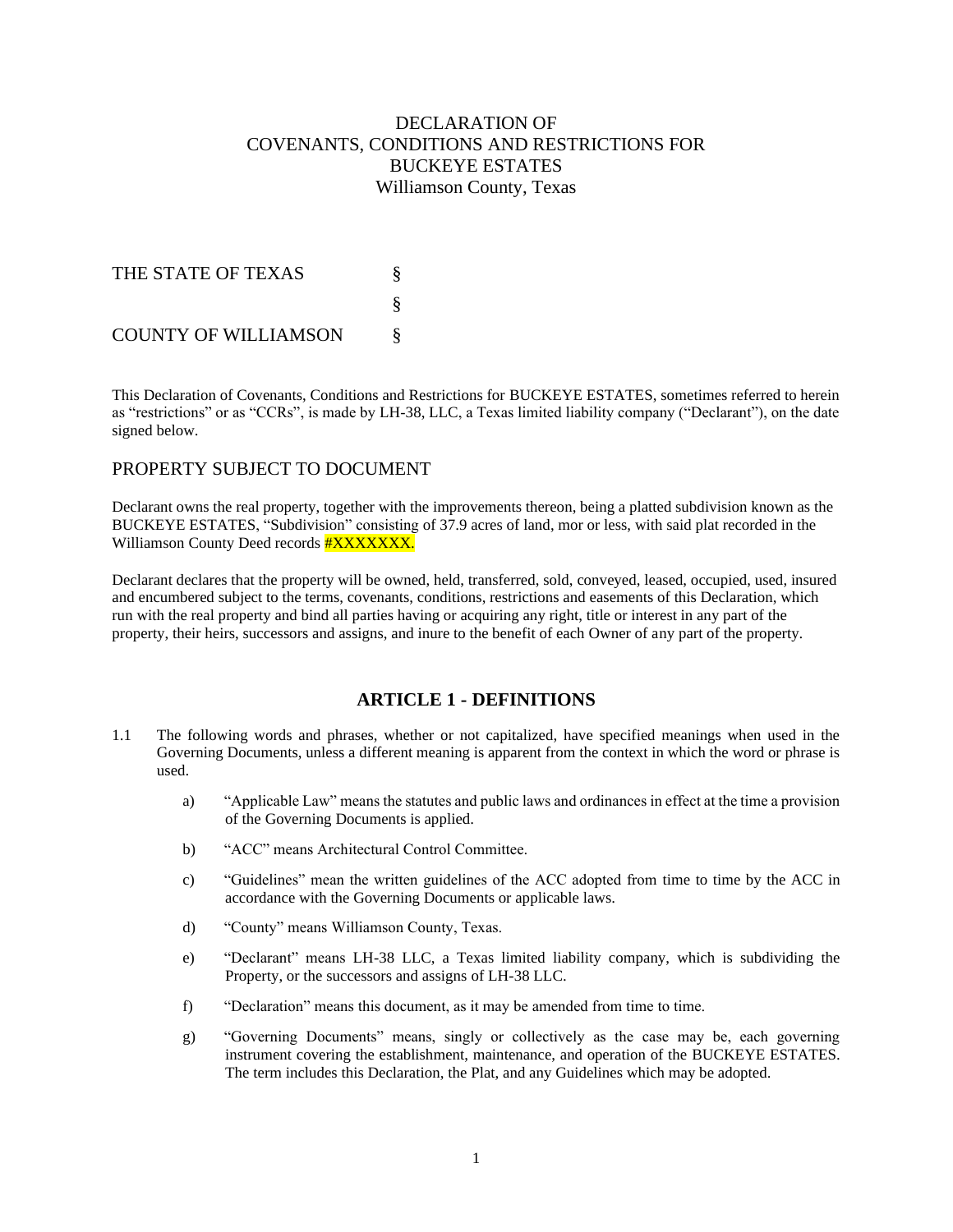- h) "Lot" means a portion of the Property for which independent ownership has been established by a deed from Declarant. Each separate portion of the Property conveyed by Declarant shall be a Lot.
- i) "Majority" means more than half. A reference to "a majority of Owners" in any Governing Document or applicable law means "Owners of at least a majority of the Lots", unless a different meaning is specified.
- j) "Owner" means a holder of recorded fee simple title to a Lot.
- k) "Property" means all the land subject to this Declaration and all improvements, easements, rights and appurtenances to the land that is described in Exhibit A to this Declaration.
- l) "Public View" means any activity, property location or structure that is visible from a public roadway.
- m) "Resident" means an occupant of a dwelling, regardless of whether the person owns the Lot.

## **ARTICLE 2 - PROPERTY**

- 2.1 BUCKEYE ESTATES. consisting of eleven (11) lots as shown on the plat recorded at Williamson County file #XXXXXXX .
- 2.2 Adjacent Land. Declarant specifically makes no representation as to the future uses of any adjacent land that may be owned by Declarant and specifically excludes any such land from these CCRs.
- 2.3 Additional Property. Additional real property may be annexed to the Property and subjected to this Declaration on approval of Owners representing at least 67% of the Lots in the Property, or by Declarant if Declarant is the controlling member of the ACC. Annexation of additional property is accomplished by recording a declaration of annexation, including an amendment of Exhibit A, in the Real Property Records of the County.
- 2.4 Subdividing of a Lot. Once a Lot has been sold by Declarant, the lot shall not be further divided, subdivided or sold in any manner that creates two or more parcels from the original lot as it was conveyed by Declarant.
- 2.5 Easements. Each lot shall be subject to a 10' general utility easement along each Property line except that there shall be a 15' public utility easement along each public road. In the event that the public road is widened, the 15' public utility easement shall be relocated to 15' along the widened roadway. Such easement may be used by the Declarant or his assigns, by owners of property within this subdivision, by public utility providers and by local or state governmental utility providers for the installation and maintenance of utility lines and structures. Specifically the general utility easement along the property lines may be used by adjacent lot owners within the Subdivision if needed to obtain access to a utility provider's service. The Property is also subject to all restrictions, easements, licenses, leases and encumbrances of record.

## **ARTICLE 3 - CONSTRUCTION AND IMPROVEMENTS**

- 3.1 Declarant's Vision. Declarant envisions that the BUCKEYE ESTATES will be an attractive residential community that includes ranching, farming and wildlife enhancement. The covenants are intended to promote each owner's enjoyable use of their property while also enhancing the quality of life for the neighborhood.
- 3.2 Usage. Except as expressly provided in this Declaration to the contrary, each Lot will be used primarily for residential, farming, ranching and/or wildlife enhancement purposes. Owner is not required to build a residence on the Lot.
	- a) Construction Materials. All buildings constructed shall be of quality construction and shall be constructed of approved building materials. "Quality construction" relates to construction performed by a trained, qualified builder with home construction experience and as further defined in this Article II.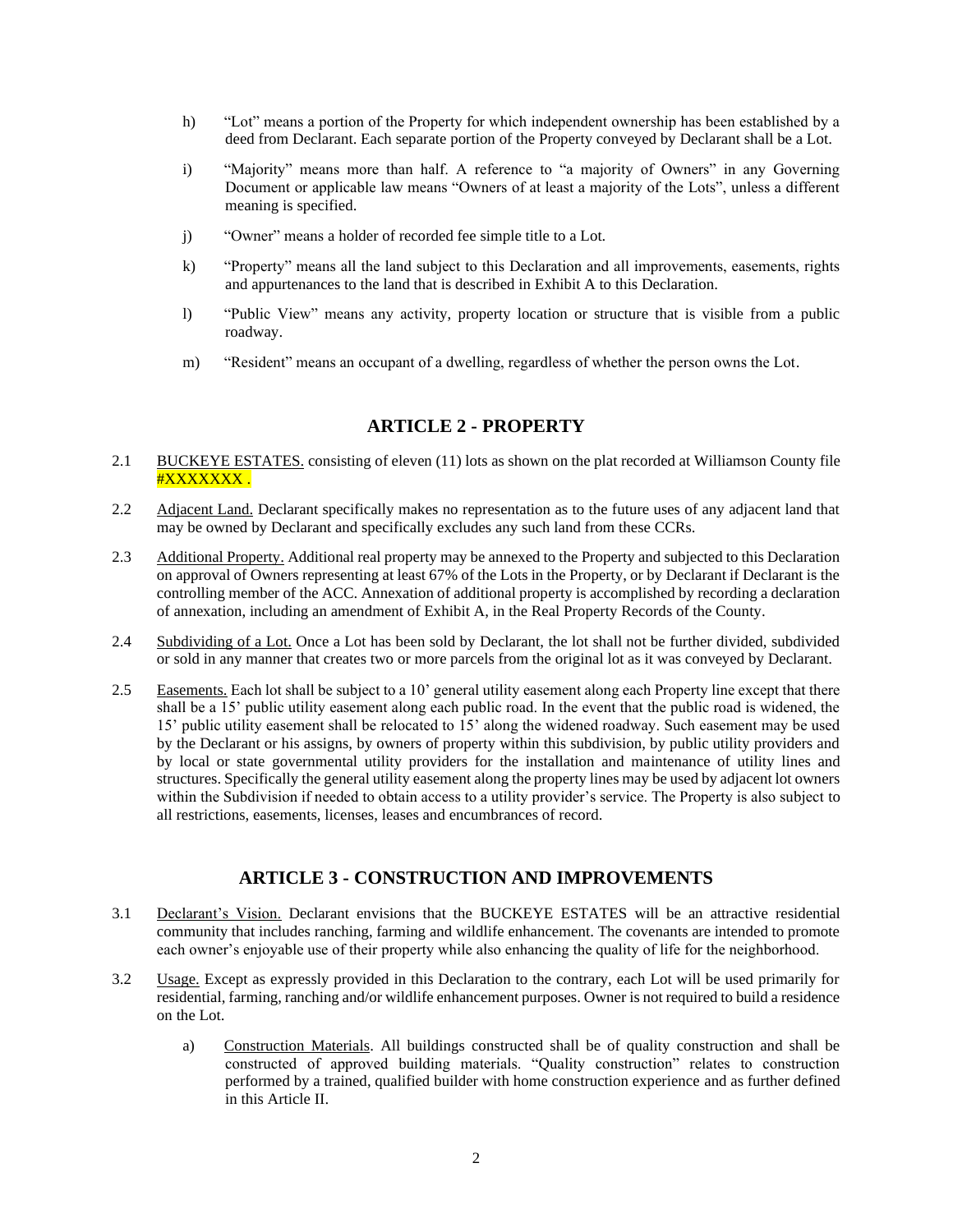#### 3.3 Building Setbacks

- a) No building may be placed within fifty (50') of a public roadway.
- b) No building may be placed within twenty five (25') of the property line on all property lines adjacent to another lot within Buckeye Estates.
- 3.4 Residential Structures
	- a) Number of Dwellings. Owner may construct one primary single-family dwelling and one secondary single family dwelling on the Lot, but no more than two single family dwellings may be constructed on the lot and no more than two single families are allowed to reside on the Lot. While two residential dwellings are allowed, the dwellings shall not be sold separately and may only be sold together as a single lot. The first residential dwelling constructed shall be considered the Primary Dwelling and must meet the appropriate requirements.
	- b) Primary Dwelling. If a single story, the structure must include a minimum of two thousand two hundred (2,200) square feet of heated and cooled area; if a two story structure, it must contain a minimum of two thousand eight hundred (2,800) square feet heated and cooled area. Must be constructed on a concrete slab. The minimum roof pitch shall be four (4) feet by twelve (12) feet. Thirty five percent (35%) of the first floor exterior walls on the front and sides must include masonry provided that the ACC may remove the masonry requirement for log homes and appealing designs based on all wood siding. Approved building materials for exterior walls of residential buildings include only brick, stone, stucco, wood, wood siding, or a cementious-fiber planking product like "Hardi-Plank". These building materials must be specifically identified on the plan submittal and dimensions noted. For purposes of this declaration, only brick, stone, and stucco are considered "masonry". Approved building materials for roofs of residential buildings are slate, Galvalume standing seam metal, tile, dimensional composite shingles or built-up flat roofs. Composite shingles, must have a minimum manufacturer's warranty rating of twenty-five (25) years and constructed of Architectural Dimension Shingle (mid-weight), and with the approximate color of either muted brown, weathered wood or gray. Must include an attached garage for a minimum of three (3) cars but no more than five (5) cars. If detached, the garage cannot have a roof line that is higher than the primary residential structure and the garage must be constructed using the same exterior design and materials as the primary residence.

3.4.b.1 Log Homes. Approved building materials for exterior walls of residential structures shall include logs provided the log materials are manufactured by a company that specializes in the log home industry. The ACC shall have the right to remove the masonry requirement for appealing log home designs.

- c) Secondary Dwelling. Must be constructed to the same construction and material specifications as the primary residence except there is no minimum square footage requirement. A secondary residence may be constructed as part of a garage. The secondary residence shall not exceed 1000 square feet of living area, or more than 60% of the square footage of the primary residence, whichever is greater. The Secondary Residence shall not be constructed prior to the construction of the Primary Residence.
- 3.5 Prohibited Structures. Unless allowed by the Declarant the following structures are prohibited: Mobile homes or other structures that are completely or partially constructed offsite that may be moved onto the property including single, double or triple wide mobile homes, modular homes, prefab homes, or other move-in buildings, regardless of whether the same are placed on a permanent foundation; "Barndominiums"; structures used for commercial purposes. This section does not apply to move-in structures specifically allowed by other provisions of this Declaration.
- 3.6 Barn, Shop, and Other Buildings. To avoid unsightly storage and keep the area attractive, each owner may construct a barn and/or other buildings to provide storage for equipment and supplies needed to facilitate the residential, farming, ranching and wildlife activities of the Owner on the Lot. Approved building materials include any materials approved for the residential structures as well as metal siding, metal doors and metal roofing.. The buildings must be attractively designed and must be constructed of new materials. Buildings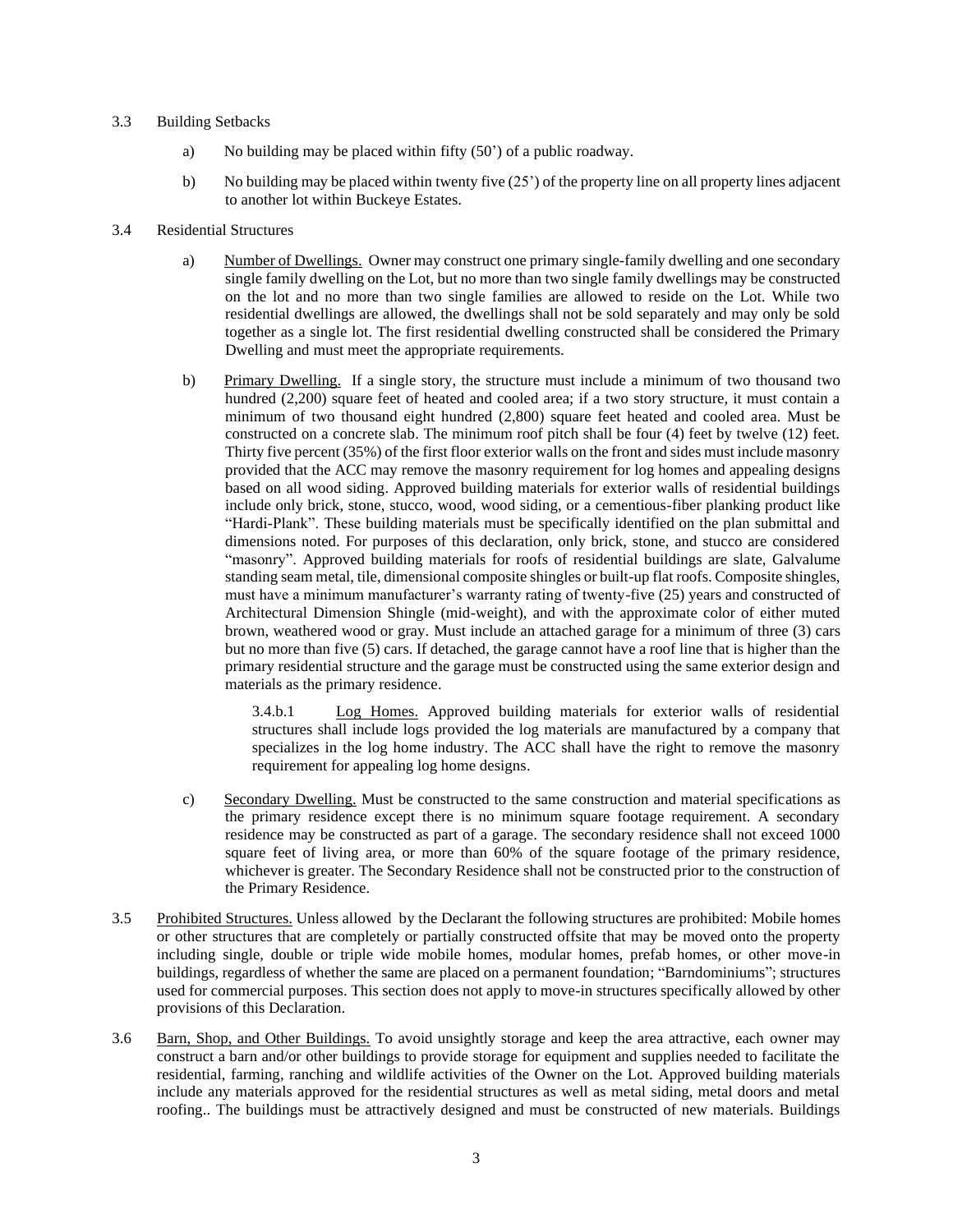specifically must not be used for commercial activity as further explained elsewhere in these Declarations. No buildings or any part thereof may be leased or rented for storage or any other purpose. No more than two such buildings may be constructed on the Lot and the combined area of the buildings shall not exceed five thousand (5,000) square feet unless a variance is granted by the ACC.

- 3.7 Accessory Structures. Accessory structures, such as gazebos, storage sheds, playhouses and greenhouses, must contain no more than 400 square feet each and no more than three accessory structures will be allowed without specific approval of the ACC. Accessory structures may be constructed on the Lot or may also be constructed offsite and moved onto the Lot. All such structures shall be appropriately maintained in a reasonably neat, clean and attractive manner. No Accessory Structure shall be used at any time as living quarters. Failure to adequately maintain the appearance of such items shall constitute grounds for its removal, upon the request of the ACC.
- 3.8 Commercial Shipping Container. A commercial shipping container is defined as metal structure or box which is typically used in the shipping industry for transporting freight. Such structures are prohibited and shall not be placed on the property for any purpose other than for temporary storage during the construction of the primary residence for a period not to exceed 12 months.
- 3.9 Timing of Construction. The construction of any structure must be completed within twelve months from the date construction begin on that structure.
- 3.10 Maintenance and Repair Obligations. Each Owner, at the Owner's expense, must maintain all improvements on his Lot, including but not limited to the dwelling, barns, storage buildings, fences, sidewalks and driveways. Maintenance includes preventative maintenance, repair as needed, and replacement as needed. Each Owner is expected to maintain their Lot's improvements at a level, to a standard, and with an appearance that is commensurate with the neighborhood. Specifically, each Owner must repair and replace worn, rotten, deteriorated and unattractive materials, and must regularly repaint all painted surfaces, and keep yard areas regularly mowed.
- 3.11 Septic Systems. Installation of any septic-tank soil-absorption sewage-disposal system shall be in accordance with minimum recommendations by the division of Sanitary Engineering, Texas State department of Health and inspected by a duly authorized agent of the Williamson County Health Department.

## **ARTICLE 4 - USE RESTRICTIONS**

- 4.1 Animal Restrictions. Horses, cattle, mules, donkeys, goats and sheep may be kept on Lots, provided no more than one livestock unit per acre of land may be maintained on each Lot. A mature cow, donkey, mule or horse shall constitute one livestock unit. A young calf, young colt, sheep or goat shall each constitute one-half of a livestock unit. Chickens or turkeys shall be allowed as long as such birds are kept in a coup and do not exceed 5 birds per acre. Pigs and hogs are not allowed on any lot unless the pig or hog is being raised as a show animal in a youth program such as 4H, FFA, FHA, or other area youth livestock programs and then no more than a total of three with such animals housed in a suitable pen, barn or other such facility that is maintained in a clean manner. Dogs, cats or other household pets not to exceed a total of six (6) in number (exclusive of unweaned offspring), may be kept on the lot provided they are kept in a manner that confines the pet on the Owner's lot and the pet does not disturb the peaceful enjoyment of the Residents of other Lots. All livestock and pets must be registered, licensed and inoculated against disease as required by law.
- 4.2 Business Use. Except as may be specifically permitted herein, the property shall be used only for residential purposes and small farming and/or ranching activities and/or wildlife enhancement activities. Resident may use a dwelling or other allowed structure for business uses, provided that: (1) the uses are incidental to the primary use of the Lot as a residence and/or ranch; (2) the uses conform to applicable governmental ordinances; (3) the uses do not entail visits to the Lot by employees or the public in quantities that materially increase the traffic to and from the Lot; and (4) the uses do not interfere with the residential use and enjoyment of neighboring Lots by other residents. Specifically prohibited are businesses that involve manufacturing, fabrication, storing of dangerous materials, leasing of space for storage, commercial breeding or poultry operations, and sales that generate traffic. Also prohibited are any business signs. No garage sale, yard sale,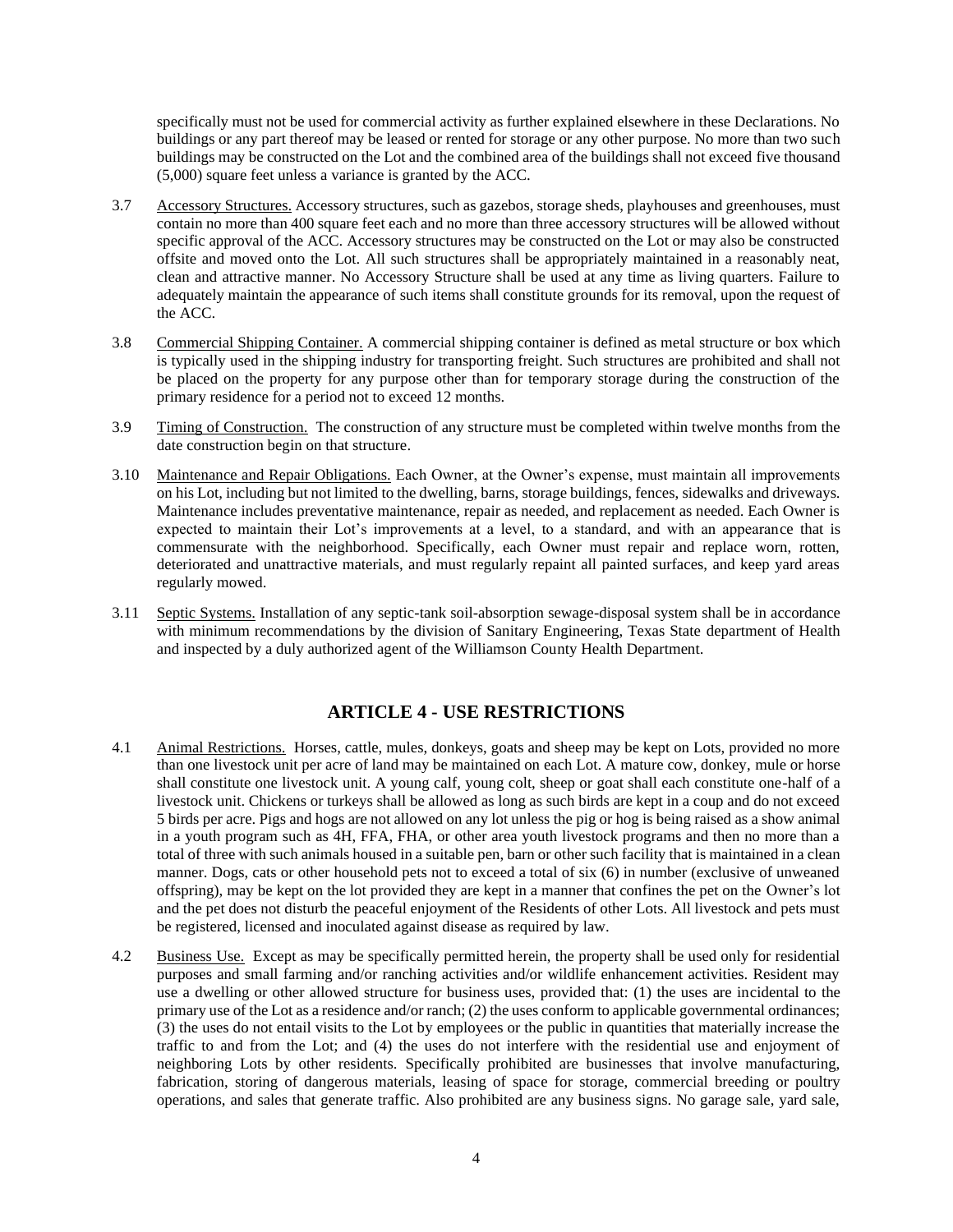moving sale, rummage sale or similar activity may be conducted on any Lot for a period that exceeds 5 days and no more than two such sales may be conducted in a calendar year.

- 4.3 Vehicles. The term "vehicles", as used herein, refers to all vehicles including, without limitation, automobiles, trucks, motor homes, recreational vehicles, boats, trailers, motorcycles, mini-bikes, scooters, go-carts, campers, buses, and vans, including such vehicles with the motor removed. Any vehicle designed for use on public roadways that is parked in Public View must be currently registered, currently inspected, and must be parked on a concrete, asphalt or gravel parking pad or driveway. No more than five such vehicles may be parked in Public View on a continuing basis. This is not intended to limit the number of guests who make temporarily park on the premises. Vehicles must be kept neat and clean in appearance, parked on an appropriately prepared pad and the area around them is mowed and maintained in a reasonable manner. No junk, wrecked, damaged or inoperable vehicle of any type may be kept on the premises except inside an enclosed garage, barn or other approved structure. Vehicle repairs that are performed in Public View must be completed within five days. Commercial vehicles rated larger than a Class Six (6) may not be parked on the premises in Public View except on a short-term basis as needed for delivery purposes or during construction. This prohibition includes tractortrailer type trucks. Nothing in this section is intended to prevent the parking of operable farm equipment on this Lot the equipment and area are kept reasonably clean, well maintained, and neat in appearance.
	- a) Recreational Vehicles. No more than one Recreational Vehicle (RV) equipped with living space may be kept on the premise in Public View, and then only after the primary residence has been built, provided however that prior to construction of the primary residence (1) one RV may be used on a temporary basis for a period not to exceed a total of 90 days in one calendar year, after which the RV must be removed from the premises, and (2) one RV may be used as living quarters during home construction for a one-time period not to exceed twelve months. The RV must be less than 15 years old and must at all times be maintained in a clean and attractive manner to prevent algae growth, dis-repair, flat tires, etc.
- 4.4 Storage and Disposal of Garbage and Refuse. No Lot shall be used or maintained as dumping ground for rubbish. Trash, garbage and/or other waste materials shall only be kept in sanitary containers constructed of metal, plastic or masonry materials with sanitary covers or lids, and such waste materials must be removed on a weekly basis by Owner or by an approved disposal service. Such facilities and containers for the storage or disposal of such waste materials shall be kept in clean and sanitary condition. No Lot shall be used for the open storage of any materials whatsoever, which storage is visible from the street, except that new building materials used in construction may be maintained thereon for a reasonable time, so long as the construction progresses without undue delay, until the completion of the improvements, after which these materials shall either be removed from the Lot or stored out of Public view. All such materials, personal property, and other items shall be stored out of public view when not in use.
- 4.5 Firearms. The discharge of firearms is strictly prohibited anywhere on the Property.
- 4.6 Signs. No sign or emblem of any kind may be kept or placed upon any Lot or mounted, painted, or attached to any fence without the approval of the ACC, with the following exceptions:
	- a) For Sale Signs An Owner may erect one (1) sign on his Lot, not exceeding 2' x 3' in area and no more than four feet high advertising the property for sale
	- b) Declarant's and Builders Signs Declarant and Builders may erect and maintain a sign or signs deemed reasonable and necessary for the construction, development, operation, promotion, leasing and sale of the Lots and new homes.
	- c) Gate or Entry The gate or entry may include the owner's name or an alternate ranch name if such name is approved by the ACC.
- 4.7 Annoyance. Each resident must exercise reasonable care to avoid making loud, disturbing or objectionable noises or noxious odors that disturb Residents of neighboring Lots. No Lot be used in any way that: (1) may reasonably be considered annoying to neighbors; (2) may endanger the health or safety of residents of other Lots; or (3) violates any law.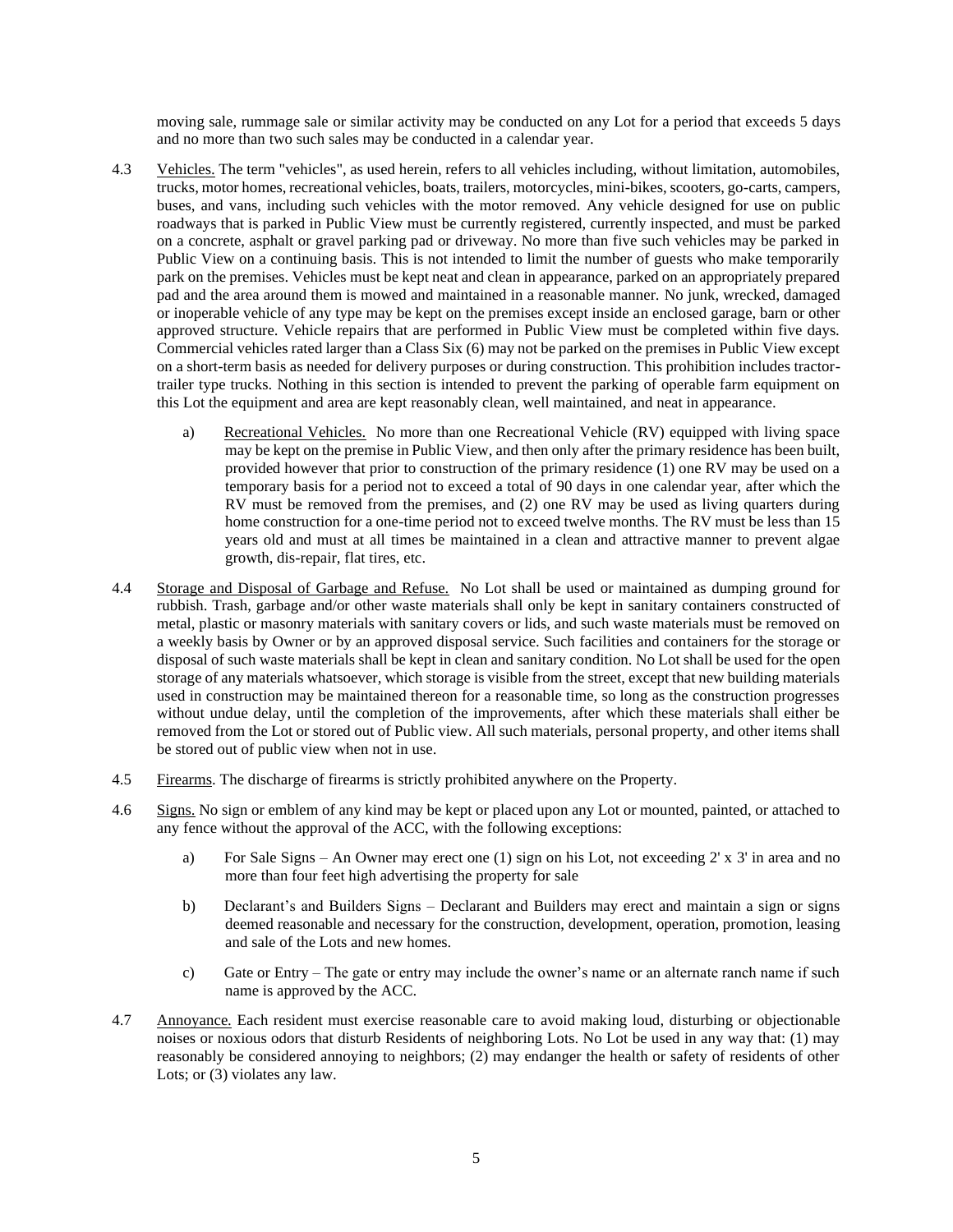4.8 Oil and Mining Operations. No oil drilling, oil development operation, oil refining, quarrying, or mining operations of any kind shall be permitted upon or in any Lot, nor shall oil wells, tanks, tunnels, mineral excavations or shafts be permitted upon or in any Lot. The excavation and removal of rock, stone, sand, gravel or aggregate is prohibited except as necessary for construction of driveways, buildings or improvements on the Lot. Notwithstanding however that Declarant reserves the right to remove soil, limestone, rock and aggregate on property owned by declarant provided that upon completion of such removal the grade is finished in a manner to be continuous with the adjoining lots.

## **ARTICLE 5 - ARCHITECTURAL CONTROL COMMITTEE (ACC)**

- 5.1 Members. Declarant does hereby establish the Architectural Control Committee (ACC) for the purposes described in this Declaration and for the Property described in Exhibit A. As long as Declarant owns any portion of the Property described in Exhibit A, Declarant has the sole right to act as or to appoint all members of the ACC. Afterwards, the ACC shall consist of three members, of which each member must be the owner of a separate Lot within the BUCKEYE ESTATES. Members shall be elected by majority vote of the lot owners, with each lot having one vote. Members shall serve until their death, resignation or replacement. Upon the death or resignation of any member, the remaining members shall have authority act on behalf of ACC until a replacement member is be elected. Any four lot owners may call for a meeting to elect new committee members by providing written notice to all property owners a minimum of 10 days in advance of the meeting. No more than one such election may be called within a twelve month period except as necessary to fill a vacancy. The ACC, and/or its members, shall be free from liability for actions within the scope of the ACC's function.
- 5.2 Written Approval Required. No building or any structure or improvement shall be constructed, erected, or placed on any Lot nor shall any exterior additions or changes or alterations be made prior to written approval by the ACC as to quality, workmanship and materials, harmony of external design and location in relation to surrounding structures and topography, and compliance with the Restrictions.
- 5.3 Plan Submittal. Plans and specifications, including site plan, must be submitted to and approved in writing by the ACC prior to any construction. An 11"X17" copy of plans, including site plan, floor plan, and elevations of initial construction of residences and the accompanying improvements shall be filed with the ACC by delivery to such location as Declarant or the ACC may designate. The ACC has the right to disapprove exterior elevations that it deems inappropriate for any reason, in its sole and absolute discretion, even though plans may comply with all other restrictions. ACC approval is required for any exterior color change, and the proposed color(s) must be compatible with the aesthetics of the neighborhood.
- 5.4 Plan Approval. Approval shall be granted by a majority vote of the members and the members may designate one member to sign on behalf of the committee. In the event that a fully completed ACC application is submitted as provided herein, and the ACC shall fail either to approve or reject, in writing, such application for a period of thirty (30) days following such submission, then approval is presumed unless additional information has been requested.
- 5.5 Guidelines. The ACC may from time to time promulgate guidelines that further define and clarify the provisions of this Declaration, as well as address issues not specifically contained within this Declaration. Such guidelines shall be enforceable in the same manner as provided for the enforcement of this Declaration.
- 5.6 Variances. The ACC is expressly granted the authority, in its discretion, to permit variances from the effect of a particular restrictive covenant. The ACC may require the submission to it of such documents and items (including, as examples but without limitation, written request for and description of the variances requested, plans, and specifications, plot plans and samples of materials) as it shall deem appropriate, in connection with its consideration of a request for a variance. If the ACC shall approve such request for a variance, the ACC may evidence such approval, and grant its permission for such variance, only by written instrument, addressed to the Owner of the Lot(s) relative to which such variance has been requested, describing the applicable restrictive covenant(s) and the particular variance requested, expressing the decision of the ACC to permit the variance, describing (when applicable) the conditions on which the variance has been approved (including, as examples but without limitation, the type of alternate materials to be permitted, or the alternate fence height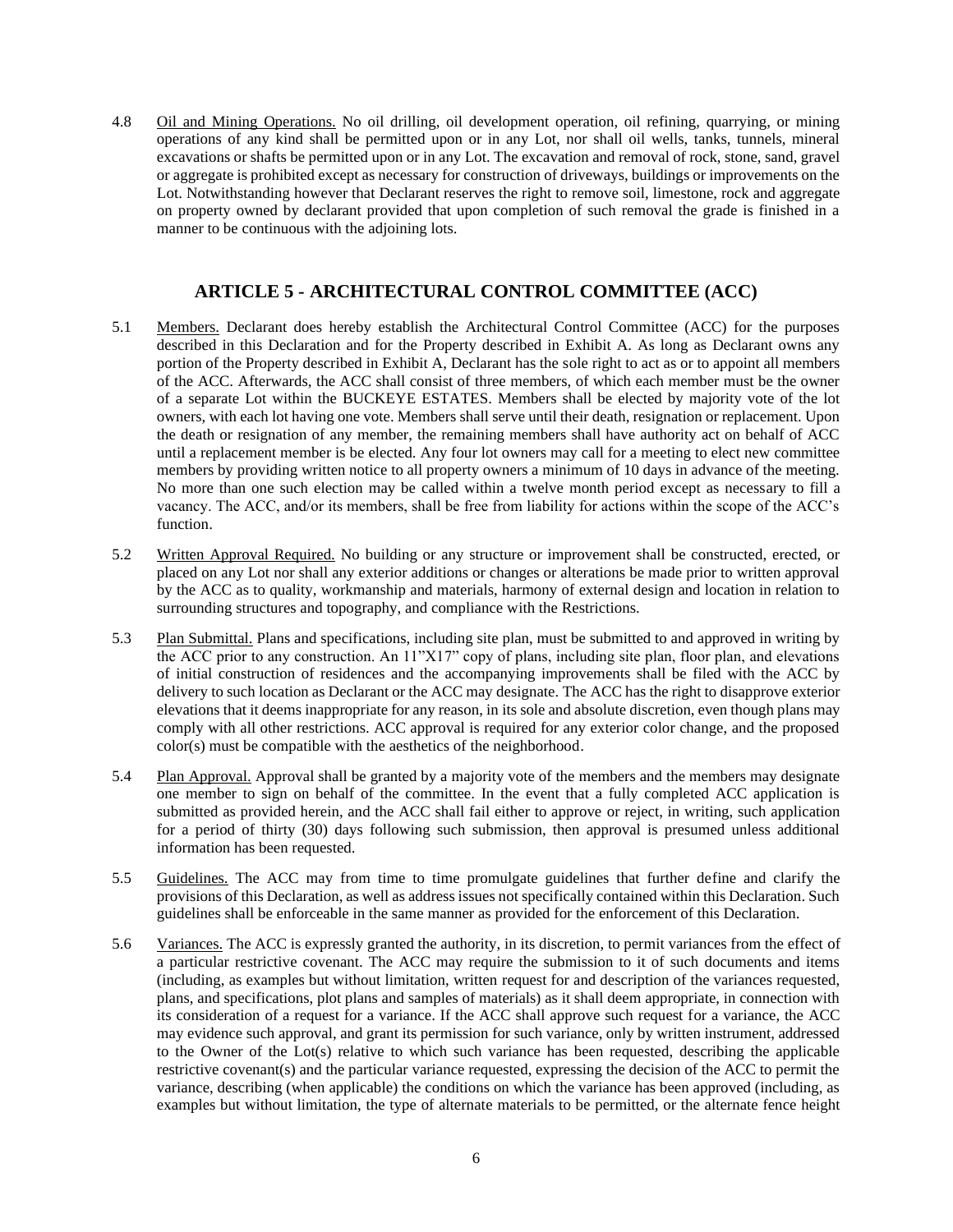approved), and signed by a majority of the current members of the ACC (or by the Committee's designated representative if one has been designated). Any request for a variance shall be deemed to have been disapproved for the purposes hereof in the event of either (a) written notice of disapproval from the ACC; or (b) failure by the ACC to respond within 20 days to the request for variance. In the event the ACC or any successor to the authority thereof shall not then be functioning, and/or the terms of the ACC shall not have succeeded to the authority thereof as herein provided, no variance from the covenants of this Declaration of Covenants, Conditions and Restrictions shall be permitted, it being the intention of Declarant that no variances be available except in the discretion of the ACC.

## **ARTICLE 6 - GENERAL PROVISIONS**

- 6.1 Enforcing the Documents. The Declarant and every Owner has the right to enforce all restrictions, conditions, covenants, liens and charges now or hereafter imposed by the Governing Documents. Failure by the Declarant or by any Owner to enforce a provision of the Governing Documents is not a waiver of the right to do so thereafter. Neither the Declarant nor any Owner shall not be liable to any Owner or other party for the failure to enforce any of the Governing Documents at any time.
- 6.2 Amendments. Declarant shall have the sole right to amend this Declaration as long as Declarant owns any of the Lots in the Property. Afterwards amendments to this Declaration must be approved by Owners representing at least 67% of the Lots in the Property, with each Lot having one vote. The amendment must be in the form of a written instrument (1) referencing this Declaration and any amendments hereto; (2) certifying the approval of 67% of the Owners (3) be signed and acknowledged by a majority of the Lot owners, and (4) recorded in the Official Public Records of the County.
- 6.3 Notices. All demands or other notices required to be sent to an Owner or Resident by the terms of this Declaration may be sent by electronic, ordinary or certified mail, postage prepaid, to the party's last known address as it appears on the records of the Williamson County Appraisal District, or if no address is available, all notices may be sent to the Owner's Lot, and the Owner is deemed to have been given notice, whether or not he actually receives it.
- 6.4 Severability. Invalidation of any provision of this Declaration by judgment or court order does not affect any other provision, which remains in full force and effect. The effect of a general statement is not limited by the enumeration of specific matters similar to the general.
- 6.5 Interpretation. Whenever used in the Governing Documents, unless the context provides otherwise, a reference to a gender includes all genders. Similarly, a reference to the singular includes the plural, the plural the singular, where the same would be appropriate.
- 6.6 Duration. Unless terminated or amended by Owners as permitted herein, the provisions of this Declaration run with and bind the Property and will remain in effect perpetually to the extent permitted by law.